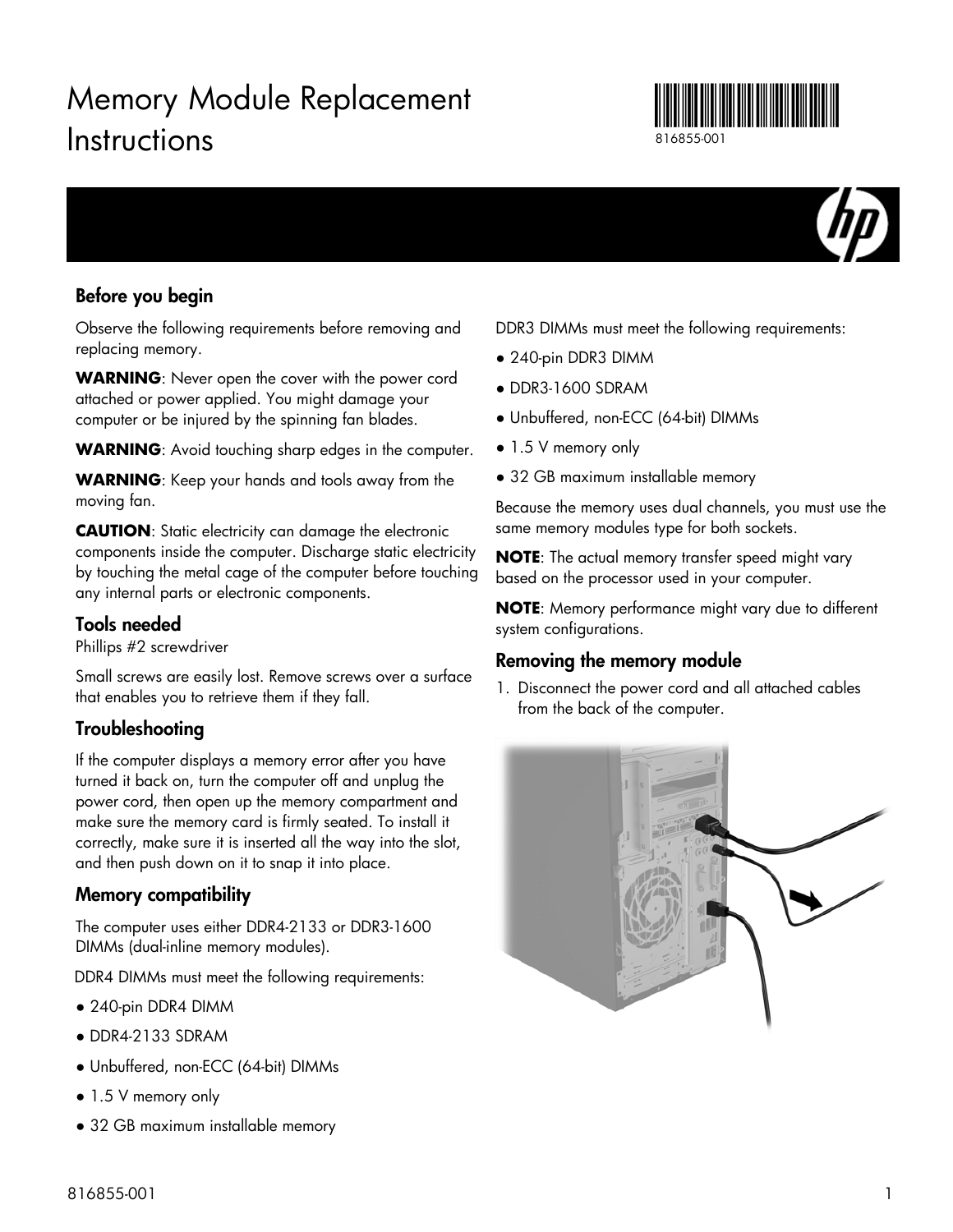2. Remove the access panel by loosening the Phillips screw (1), sliding the access panel back, and the lifting it off the computer (2).



4. Open both latches of the memory module socket (1), and then lift the module from the socket (2). Use the same procedure to remove all memory modules.



- 3. Locate the memory modules:
	- 1. Optical drive
	- 2. Hard drive
	- 3. Memory modules



5. Touch the replacement memory module bag to the metal of the computer, and then remove replacement memory module from the bag.